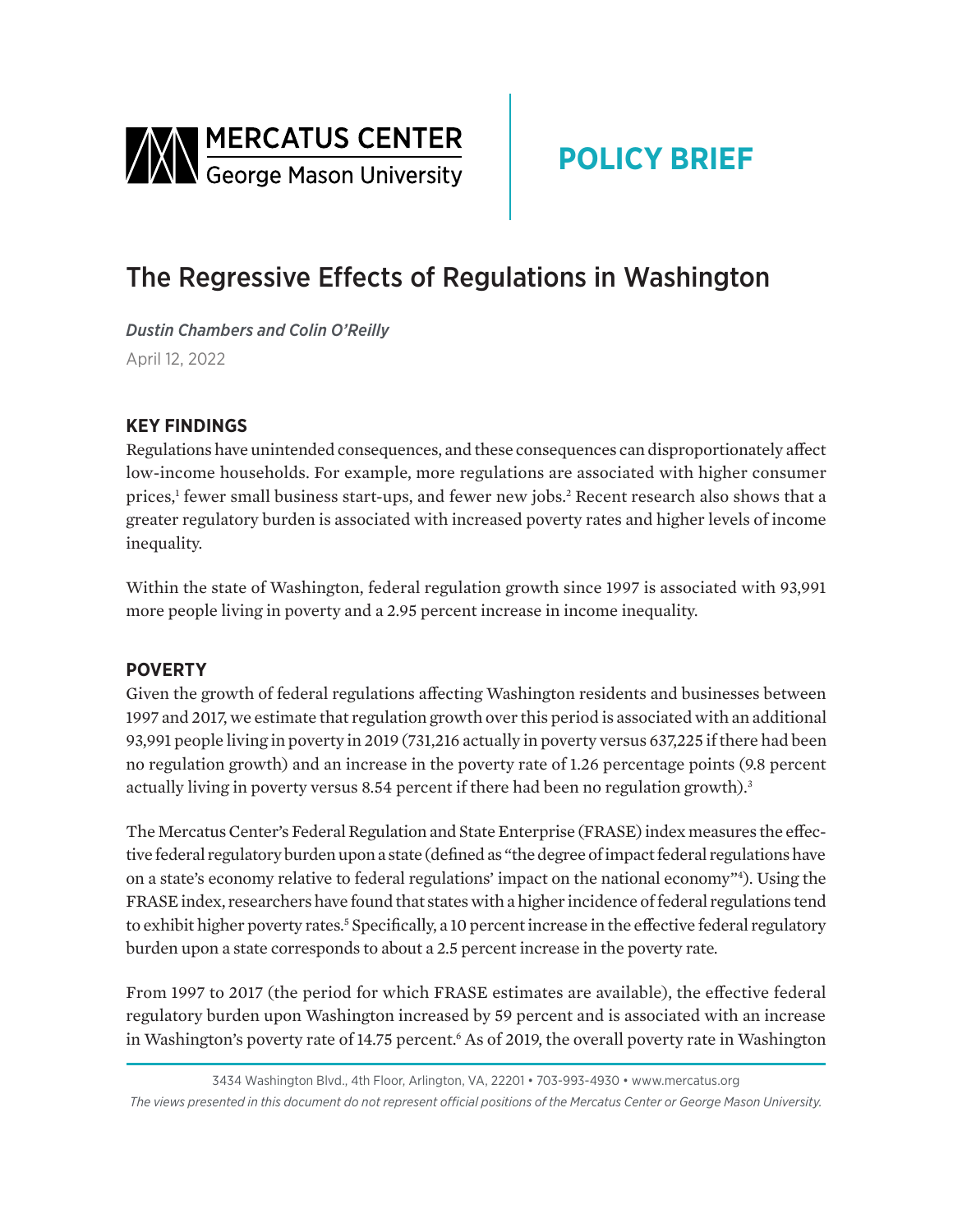<span id="page-1-0"></span>stood at 9.8 percent.<sup>7</sup> If the increase in the regulatory burden had not occurred, our research sug-gests that the poverty rate could have been as low as [8](#page-2-0).54 percent in 2019.<sup>8</sup> Though this may not seem like a large difference in relative terms, it would have amounted to *93,991 fewer people living in poverty in Washington in 2019*.

#### **INCOME INEQUALITY**

We estimate that the accumulation of federal regulation affecting Washington residents and busi-nesses between 1997 and 2017 is associated with a 2[.9](#page-2-0)5 percent increase in income inequality.<sup>9</sup>

Using the FRASE index, researchers have found that states with a higher incidence of federal regulations also have higher levels of income inequality. Specifically, a 10 percent increase in the effective federal regulatory burden upon a state corresponds to an approximate 0.5 percent increase in the state's Gini coefficient (the most commonly used measure of income inequality).<sup>[10](#page-2-0)</sup>

In view of the link between rising poverty and federal regulations, the increase in income inequality in Washington is not surprising. From 1997 to 2017, the effective federal regulatory burden upon Washington increased by 59 percent,<sup>[11](#page-2-0)</sup> *and that increase is associated with a 2.95 percent increase in* Washington's level of income inequality.<sup>[12](#page-2-0)</sup> As of 2018, Washington was the 22nd most unequal state in terms of income inequality  $(1 = \text{most inequality}, 50 = \text{least inequality})$ .<sup>[13](#page-2-0)</sup>

#### **ABOUT THE AUTHORS**

Dustin Chambers is a professor of economics in the Perdue School of Business at Salisbury University, a senior affiliated scholar at the Mercatus Center at George Mason University, and a policy adviser at the Heartland Institute. Chambers is an applied econometrician who has published widely on the topics of income inequality, poverty, and economic growth. His most recent research focuses on the regressive effects of government regulations, including their unintended impact on consumer prices, entrepreneurship, and social mobility vis-à-vis income inequality and poverty. He earned his MA in economics from UCLA and his PhD in economics from the University of California at Riverside.

Colin O'Reilly is an associate professor of economics in the Heider College of Business at Creighton University and a scholar at Creighton's Menard Family Institute for Economic Inquiry. Since receiving his PhD in economics from Suffolk University in 2014, he has published more than a dozen articles studying institutions and economic development in such peer-reviewed journals as *World Development*, *Economica*, and *Public Choice*. His current research studies the relationship between regulation, rent-seeking, and income inequality.